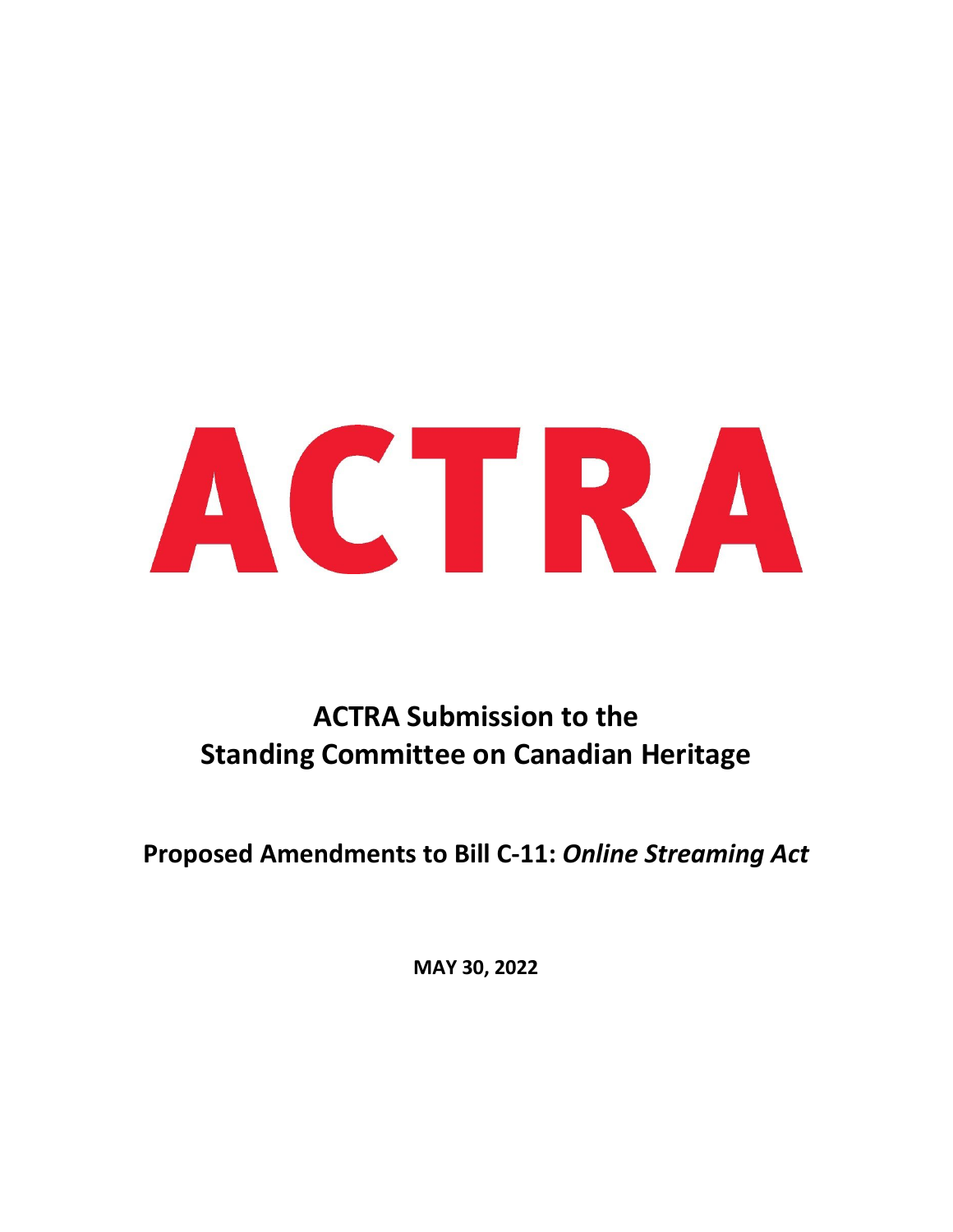## **INTRODUCTION**

ACTRA (Alliance of Canadian Cinema Television and Radio Artists) welcomes the opportunity to provide the Standing Committee on Canadian Heritage with our feedback and recommendations as part of the Committee's study of Bill C-11, the *Online Streaming Act*, which will update the *Broadcasting Act* (1991 Act).

ACTRA welcomes the majority of the proposed amendments outlined in Bill C-11 and is eager to see this legislation implemented as soon as possible. However, we do have significant concerns with some of the proposed changes; amendments that will significantly and detrimentally impact our industry, our jobs, and our culture. If ACTRA's concerns are not addressed, it will significantly limit the potentially positive impact this Bill may have on the Canadian audiovisual sector.

We look forward to engaging in discussions with elected officials, colleagues, industry partners, and other Canadians who have a stake in this legislation. ACTRA may have additional comments as discussions about Bill C-11 continue.

For almost 80 years, ACTRA has represented performers living and working in every corner of the country who are pivotal to bringing Canadian stories to life in film, television, sound recordings, radio, and digital media. ACTRA brings to this process the perspective of over 28,000 professional performers working in English-language recorded media in Canada.

From its earliest days, ACTRA has actively contributed to public policy development processes and played a critical policy role in Canada and internationally. Through its own work and that of its branches, ACTRA plays an indispensable role advocating for Canadian performers – the original gig workers.

Given the extraordinary developments in communication technologies and broadcasting over the past 30 years, particularly the emergence of global online streaming services, this legislative update is both urgent and significant. [1](#page-1-0)

# **FOUR KEY ISSUES WITH THE NEW** *BROADCASTING ACT*

The fundamental objective for ACTRA in relation to Bill C-11 is to have a revised *Broadcasting Act* that will ensure:

- 1. Diverse and high-quality Canadian programming choices are available to Canadian and global audiences in every medium of program transmission;
- 2. Canadian programs are promoted and highlighted, and are easily discoverable by audiences;
- 3. Appropriate rules for social media services exist; and
- 4. Canadian ownership of broadcasting undertakings remains a key tenant of applicable legislation.

Accordingly, ACTRA is proposing targeted amendments to Bill C-11 in this submission. While the *Online Streaming Act* is largely positive in its potential impact, there are inadequacies, loopholes and distinctions that limit its effectiveness. These are addressed below.

<span id="page-1-0"></span><sup>1</sup> ACTRA is concerned with the *Broadcasting Act* in its totality. While we concentrate in this submission on four key areas, we reserve the right to comment on other issues, particularly as these may emerge from the public discussions and Parliament's consideration of Bill C-11.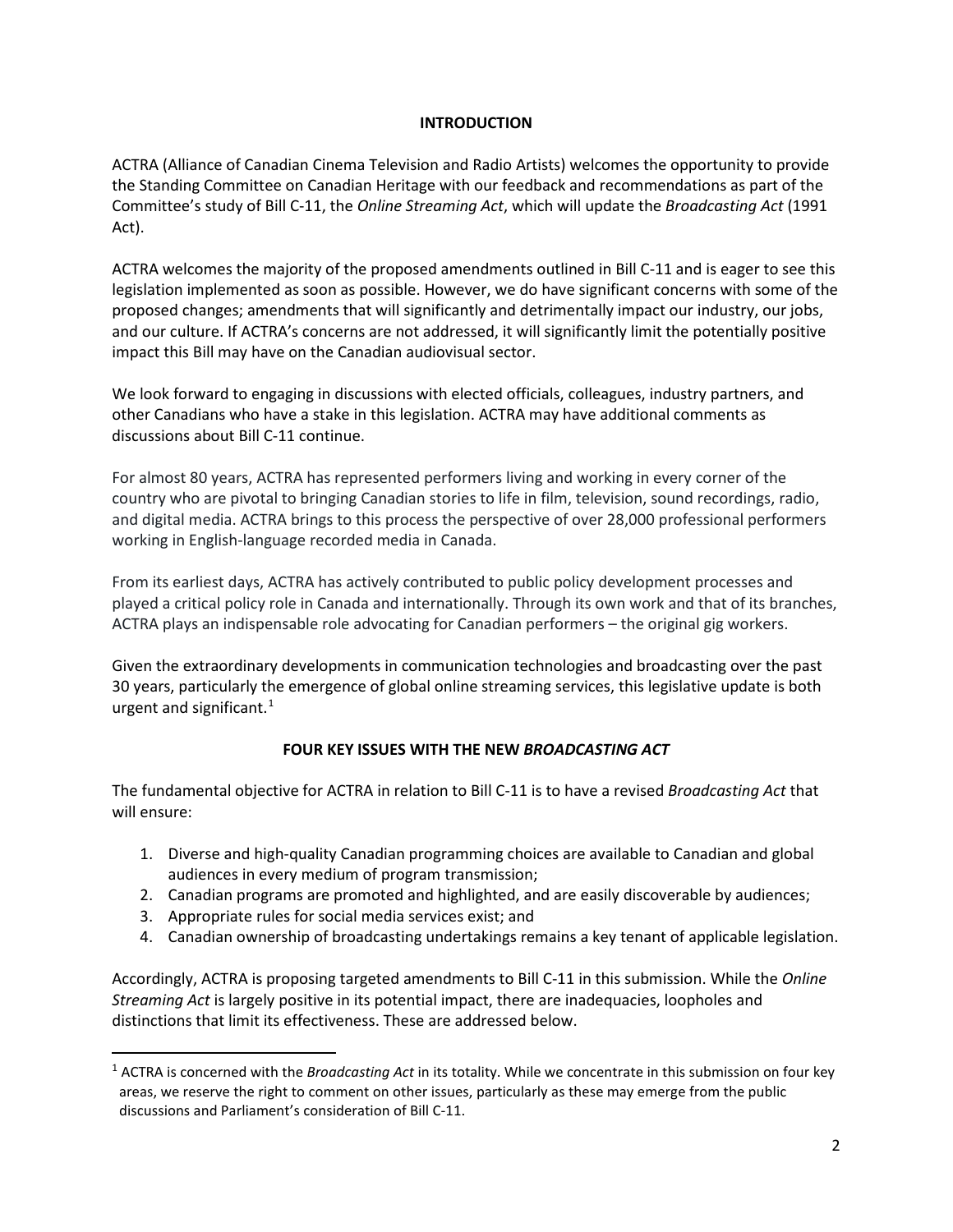At the outset of this submission, however, ACTRA proposes two key principles that should be applied to provide greater clarity with respect to Bill C-11's approach to social media services and foreign online undertakings:

- **1. To confirm that all Canadians, acting in an individual capacity, are fully exempt from the application of Bill C-11 in relation to their individual use of social media services; and**
- **2. In regulating foreign online undertakings, there should be a minimum annual gross revenue threshold that an online streamer must exceed to be regulated under the Act.** [2](#page-2-0)

In ACTRA's view, a blanket exemption for natural persons from the application of Bill C-11 should alleviate any ongoing concerns that ordinary Canadians will be regulated by the *Broadcasting Act*. It is a clean, simple and effective approach that will end any lingering concerns regarding overreach. Furthermore, by instituting a revenue threshold that must be met before CRTC regulation may be imposed, concerns respecting the Bill's potential impact on online innovation can also be addressed. Language that gives effect to these key elements is reflected in ACTRA's proposals below.

# **ENSURING DIVERSE AND HIGH-QUALITY CANADIAN PROGRAMMING CHOICES**

The most significant objectives of the Broadcasting Policy for Canada, enunciated in the 1991 Act and continued with Bill C-11, are to ensure Canadians have access to: (a) a reasonable supply of high-quality and diverse Canadian programs; (b) stories and music by Canadian artists; (c) local, national and international news and information that reflect Canadian perspectives; and (d) children's, educational, entertainment and other programs that respond to our needs and interests.

# **Sec. 3(1)(f) of the** *Broadcasting Act* **has traditionally underpinned these objectives by providing that "each broadcasting undertaking shall make maximum use, and in no case less than predominant use, of Canadian creative and other resources in the creation and presentation of programming."**

To address the emergence of global online streaming services now providing programming to Canadians, Bill C-11 creates two classes under this objective – Canadian broadcasting undertakings (including domestic online undertakings) and foreign online undertakings. This approach is problematic for two reasons.

Firstly, Bill C-11 narrows the objective by stating: "each **Canadian** broadcasting undertaking shall **employ and** make maximum use, and in no case less than predominant use, of Canadian creative and other **human** resources in the creation, production and presentation of programming…". Actors, performers and other artists working in film and television occupy a unique space in Canadian labour and employment law: federally, the *Status of the Artist Act* explicitly recognizes them as independent contractors who have bargaining rights and may be represented by professional associations. ACTRA takes the view that our members are dependent contractors, straddling the line between employment and independent contracting. Given this ambiguous legal status, ACTRA is concerned that use of the

<span id="page-2-0"></span><sup>&</sup>lt;sup>2</sup> Bill C-11 provisions requiring the CRTC to avoid "... imposing obligations on any class of broadcasting undertakings if that imposition will not contribute in a material manner to the implementation of the broadcasting policy (for Canada); …" provide it with the necessary scope to make such a determination.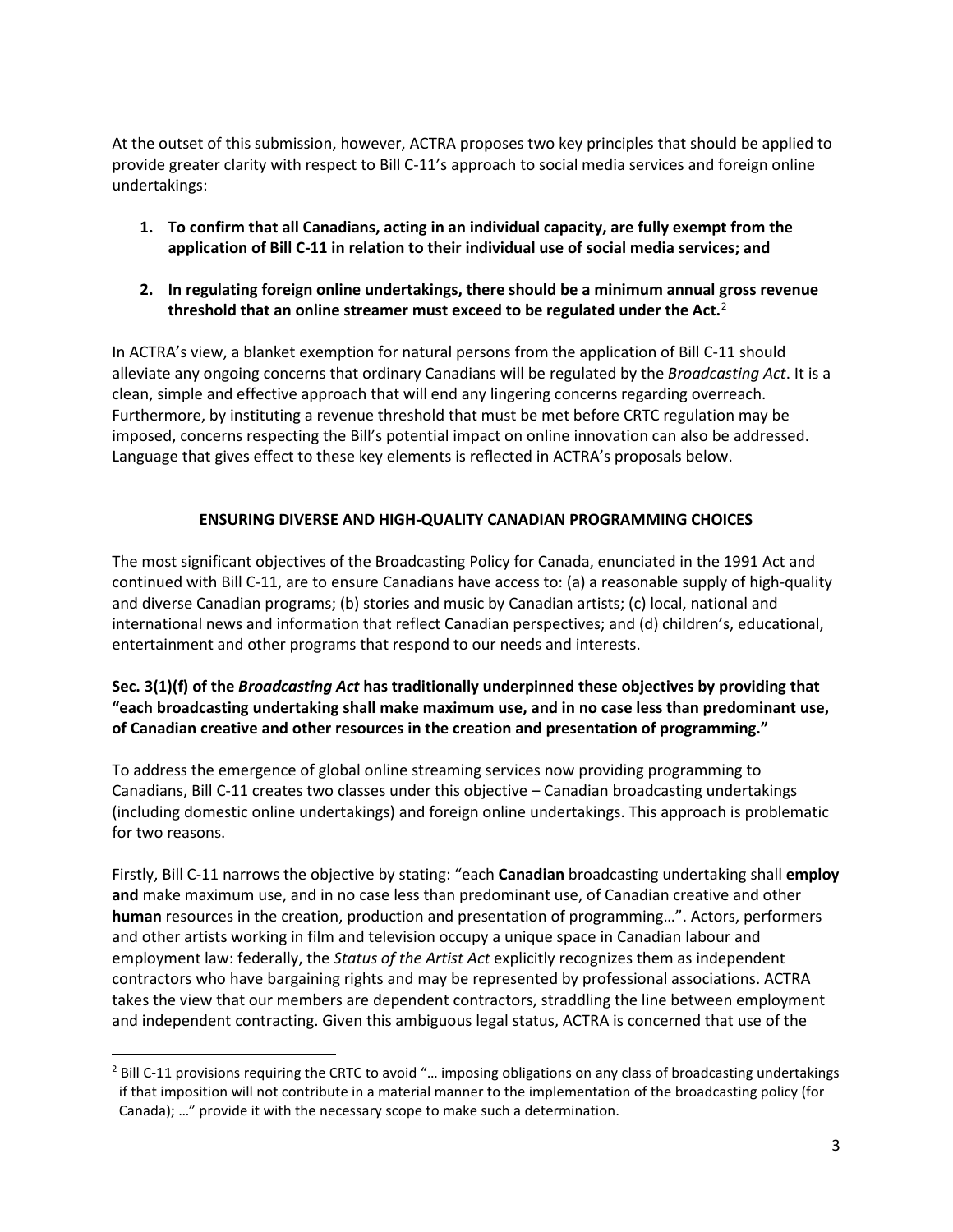term "employ" may give rise to interpretations of the *Broadcasting Act* that exclude Canadian artists and performers from the benefits of Sec. 3(1)(f), which presumably is not the intent and has never been the case. As such, ACTRA prefers to avoid limiting the policy objective on the basis of employment status.

Secondly, as a principle, Bill C-11 establishes the lesser standard of "greatest practicable use" for foreign services, rather than authorizing the CRTC to make appropriate determinations depending on the nature and reach of each service. The purpose of the *Online Streaming Act* is to equalize obligations between licensed and exempt broadcasting undertakings – to 'level the playing field' in the words of Canadian broadcasters. There is no rationale for establishing by statute a lesser commitment from foreign online undertakings operating in Canada, given their financial strength and market clout. Foreign online undertakings are perfectly capable of meeting any standard the CRTC applies to them to create a level playing field with domestic undertakings.

Thus, ACTRA believes it is essential to redraft this provision:

# **ACTRA Proposed Changes 1**

3(1)(f) each broadcasting undertaking shall make maximum use, and in no case less than predominant use, of Canadian creative and other resources in the creation, production and presentation of Canadian programming, and shall contribute significantly to the creation, production and presentation of Canadian programming to the greatest extent that is appropriate for the nature of the undertaking;

**To "make maximum use, …" is a strong and appropriate standard** that has served the country well for decades and should continue to be the standard applicable to broadcasting undertakings operating in Canada. ACTRA notes that other sections of the *Broadcasting Act* provide broad discretion for the CRTC to regulate how Canadian undertakings and foreign online undertakings must operate, and/or contribute to the creation of Canadian programs. The traditional baseline, however, must endure.

The genre of programming most important culturally and the most underrepresented in the system today is drama and scripted comedy, the centrepiece of what the CRTC has defined as Programs of National Interest (PNI). This has been the case for decades. Since Bill C-11's proposed new Section 3(1)(ii) appropriately requires that Canadian news and information programming, as well as other categories, must be provided, it is essential PNI be enunciated specifically as well. Without such recognition, these programs could be considered of lesser importance.

A Canadian story is one told by Canadians. The story can be set anywhere and be about anything because Canadians will bring our perspective to it. In the past 25 years, Canada has developed a worldclass production industry, including a rich pool of talent in every creative category. In giving guidance to the CRTC respecting Canadian content rules, Bill C-11 includes this element among five: "whether key creative positions in the production of a program are **primarily** held by Canadians;" (emphasis added). In ACTRA's view, this is inappropriate because including the word "primarily" establishes that it is standard practice for non-Canadians to be involved. The limitation should be removed. There is ample talent in Canada to support production at all levels.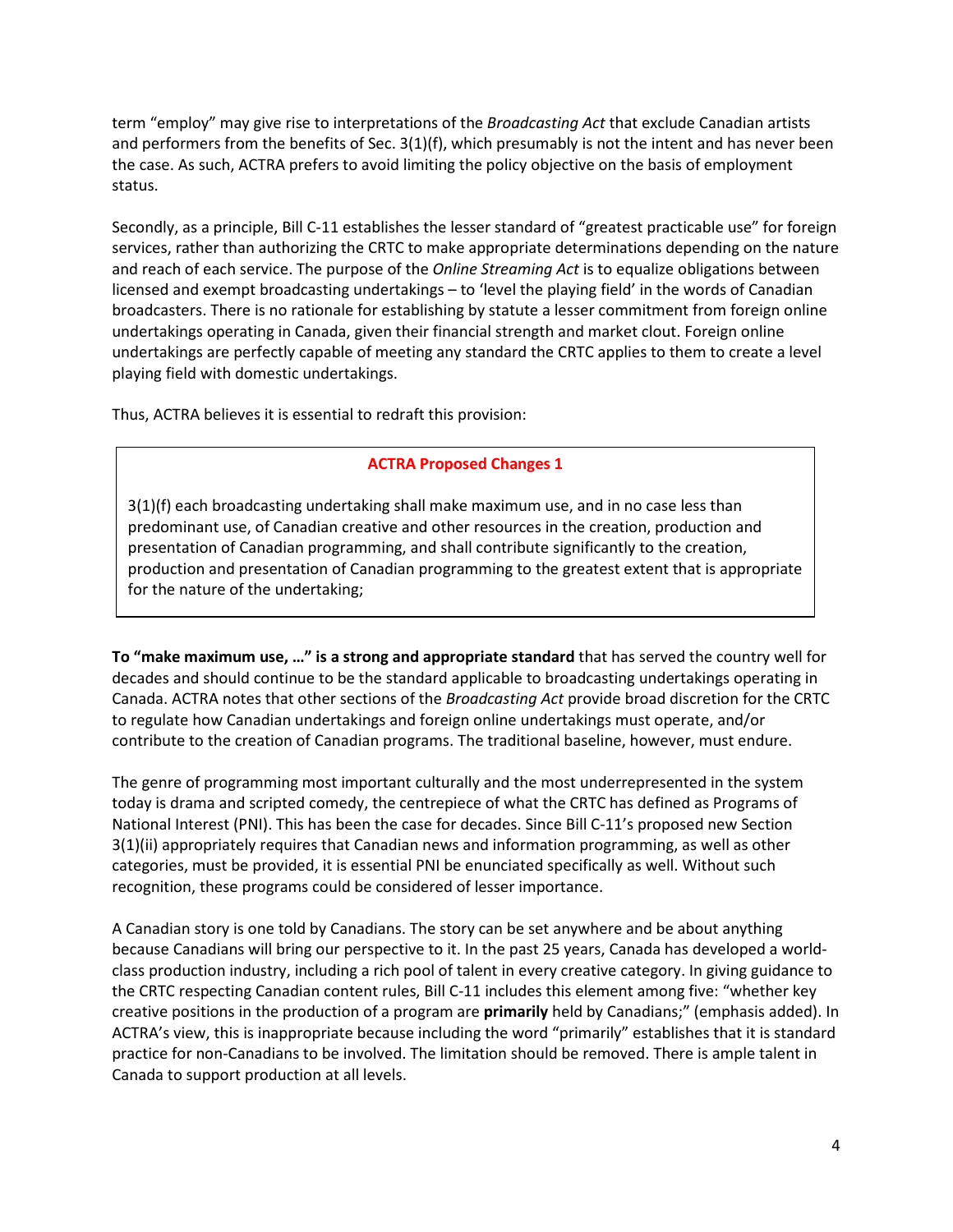An additional factor to consider is that Canadian artists face serious economic challenges. Artists are the original 'gig workers': sporadic work opportunities, low income, few benefits, and irregular hours. According to a 2004 survey of 3,000+ professional artists in Ontario, 67 per cent reported they had to work outside their profession "in order to survive economically." Analysis of 2016 census data shows the total average individual income of those in the category of Actor and Comedian was only \$29,500, lower than the average of all artists (\$37,000) and almost 50 per cent lower than that of all workers (\$55,200).

In response to this analysis and these realties, the changes and new language below are essential to ensuring Canada has a vibrant artistic community and that the audiovisual ecosystem can continue to deliver diverse and high-quality Canadian programs, including drama and scripted comedy.

#### **ACTRA Proposed Changes 2**

(NEW) **3(1)(i)** The provisions of the *Status of the Artist Act* apply to all broadcasting undertakings that contribute, create, produce or present programming to Canadians when they engage or employ one or more artists; (renumber remaining)

…

**3(1)(j)** the programming provided by the Canadian broadcasting system should ...

**(ii.1)** include programs produced by Canadians Canadian broadcasters and producers that cover news and current events — from the local and regional to the national and international — and that reflect the viewpoints of Canadians, including the viewpoints of Indigenous persons and of Canadians from racialized communities and diverse ethnocultural backgrounds;

(NEW) **(ii.2)** include drama and fiction, scripted and unscripted comedy, music, and other entertainment, arts and information programs created by Canadians; (renumber remaining);

…

### 10 **Regulations — Canadian programs**

(1.1) In making regulations under paragraph (1)(b), the Commission shall consider the following matters; …

(b) whether **all** key creative positions in the production of a program are primarily held by Canadians; …

ACTRA notes that using "all key creative positions" to be held by Canadians as a benchmark does not preclude the CRTC from having rules that permit the use of non-Canadians in exceptional circumstances.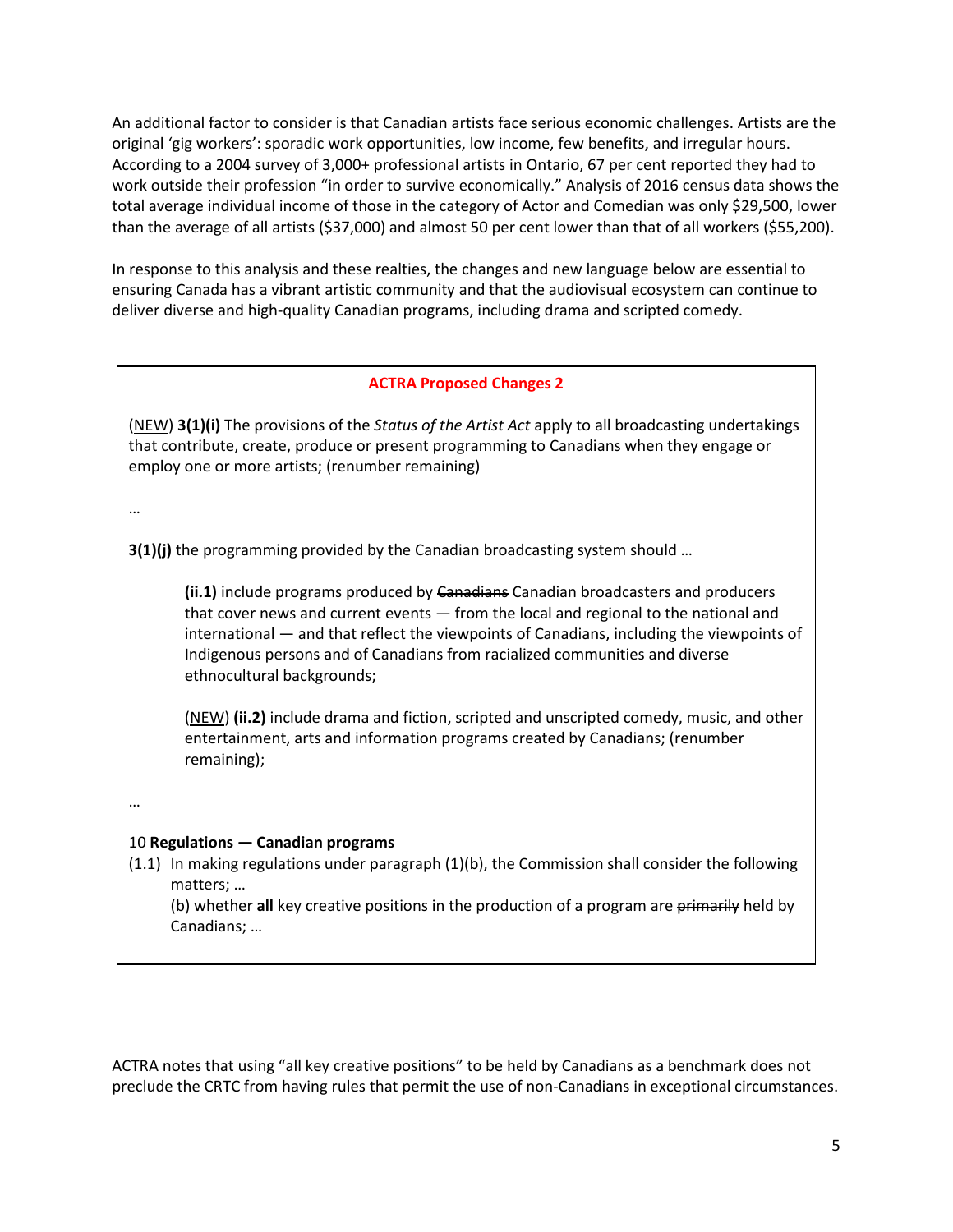It also does not change coproduction treaties that permit the use of nationals from each of the coproduction partners in key creative positions.

## **FINDING CANADIAN STORIES AND MUSIC**

Bill C-11 proposes rules to ensure promotion and discoverability in Sec. 3(1)(q)(i) and Sec. 9.1(1)(e). The latter empowers the CRTC to impose conditions requiring: "the presentation of programs and programming services for selection by the public, including the showcasing and the discoverability of Canadian programs and programming services." As tools for the promotion of Canadian storytelling and talent, ACTRA supports these measures.

However, C-11 introduces a restriction on the ability of the CRTC to regulate discoverability in subsection 9.1(8). Restricting the ability of the CRTC to require the use of a specific algorithm or source code raises the spectre of opposition by online undertakings to reasonable measures proposed by the CRTC on the grounds that the outcome sought by the CRTC can only be accomplished by way of a *specific* algorithm or source code change. This could defeat the fundamental objective of the section. Given the CRTC would have no access to a platform's source code, it would be in no position to contest such an argument. To avoid such a scenario, ACTRA would prefer to see this limitation removed. In the alternative, ACTRA suggests amending the language of subsection 9.1(8) to stipulate that CRTC orders must be outcomes-based, rather than algorithm-based.

## **ROLE OF SOCIAL MEDIA**

In the public debate around the previous Bill tabled in the last Parliament, one of the most contentious issues was whether the proposed Act would allow the CRTC to regulate the grandmother who posts cute videos of her cats on Facebook or the budding 15-year-old filmmaker telling a story with their friends and family.

In Bill C-11, Section 2.1 attempts to provide an exclusion for these individuals. In addition, sections 2.2 and 2.3 exclude other entities uploading material to social media services. Section 4 exempts a "program" on a social media service but, using double and triple negatives, seeks to limit this exemption and thus retain authority for the CRTC to regulate certain programs on a social media service. **As drafted, these sections are not only convoluted and impenetrable, they are also completely inadequate**.

There is a fundamental flaw with the proposed language of Section 2.1. Most would understand the purpose of using the word "person" is to exclude the grandmother and youth. However, pursuant to CRTC policies and regulations, as well as the federal *Interpretation Act*, a corporate entity is a "person," and thus could avail itself of the exemption contained in Sec. 2.1 unless it is amended or clarified. Moreover, the language opens the possibility of licensees using section 2.1 to distribute content over social media networks to avoid regulation. Section 2.3 adds further confusion as it excludes a "person" transmitting programs over the Internet, where it "is ancillary to a business not primarily engaged in the transmission of programs to the public and that is intended to provide clients with information or services directly related to that business."

Under the current language of sections 2.1 and 2.3, consider the following examples: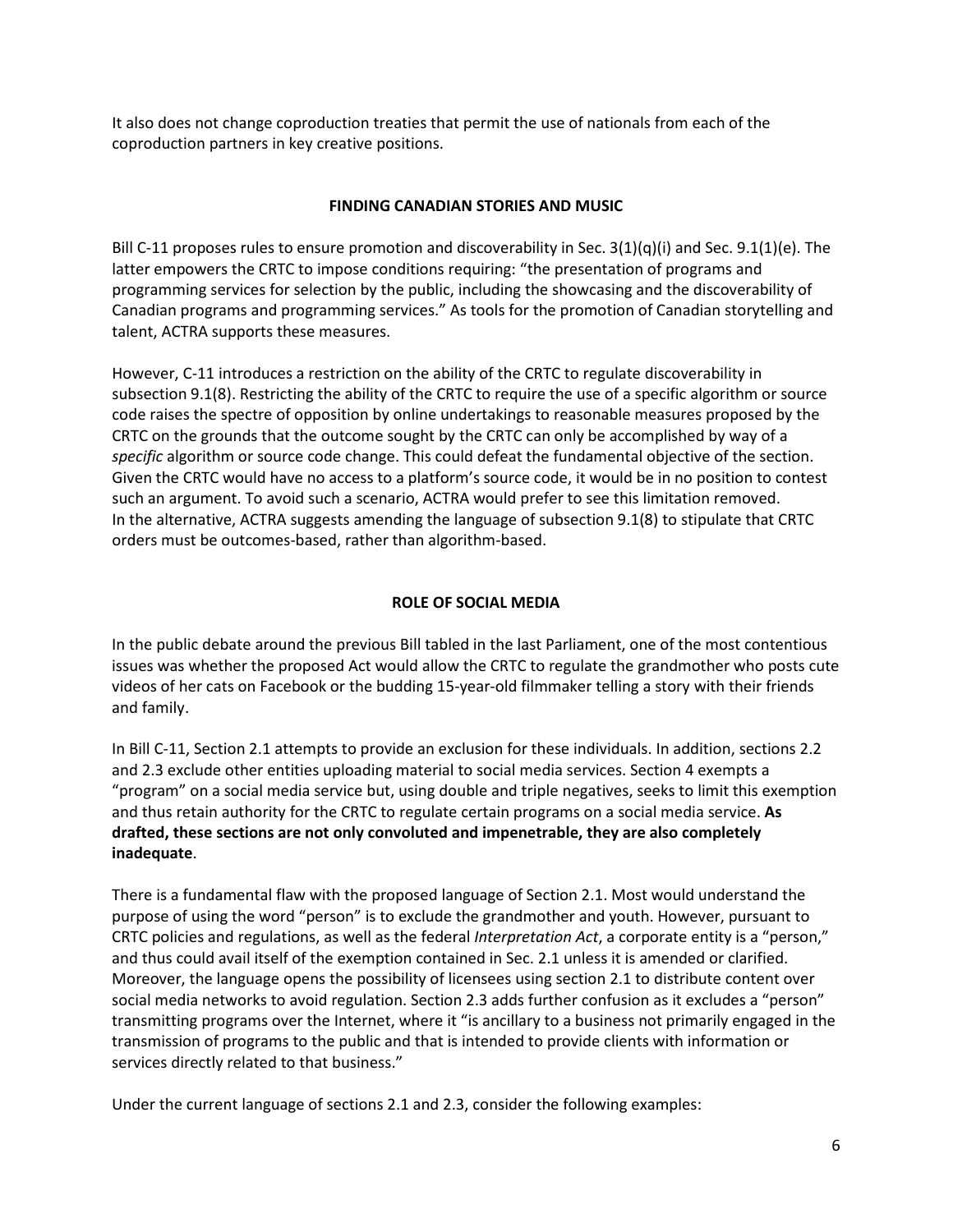- 1. Amazon could avoid the regulation of Amazon Prime by arguing its primary business is that of an online retailer or a cloud computing company, or; with Amazon Prime now offering Paramount+ as an add-on service, Amazon could avoid Amazon Prime's regulation as a Broadcast Distribution Undertaking, once again by arguing that it is a service ancillary to its primary business.
- 2. Google could avoid the regulation of YouTube by arguing its primary business is that of a search engine or online advertiser.
- 3. Apple, which recently announced the launch of Friday Night Baseball with Major League Baseball, could avoid the regulation of AppleTV+ by arguing its primary business is that of a manufacturer of high-end electronics.
- 4. Disney could avoid the regulation of Disney+ by arguing its primary business is that of a film production company.
- 5. If Crave is owned by Bell Canada rather than Bell Media, it could argue Crave should be exempt from regulation as Bell Canada is primarily a telecommunications company and, therefore, not subject to broadcasting regulation.

These are some of the potentially disastrous outcomes that could emerge from the current approach to regulating social media in Bill C-11. ACTRA urges the Government to abandon its proposed approach; it is messy, confusing and would undoubtedly put the CRTC in a near impossible situation when trying to determine what content is amateur, professional or user-generated. **Bill C-11 should not seek to regulate certain programs; it should seek to regulate certain activity**. Specifically, in the realm of online programming activity, Bill C-11 should be focused on commercial activity conducted by a corporation, partnership, or other similar entity.

To provide absolute clarity in this approach, **ACTRA supports a comprehensive exclusion of individual Canadians who create audiovisual works and upload them to their social media accounts**. These individuals would be free to derive revenue from such activity, safe with the knowledge they would never be made subject to broadcasting regulation. Such an approach would assuage concerns of legislative overreach and ensure individuals innovating and creating content online would not find themselves subject to regulation by the CRTC. Of course, these individuals would continue to be subject to obligations under the *Copyright Act*, the *Income Tax Act*, the *Criminal Code*, and other laws and regulations.

While ACTRA wishes to protect and preserve the absolute right of individual Canadians to upload programs to the Internet, this approach must be balanced against a need to regulate online streamers appropriately. That is, after all, the fundamental purpose of Bill C-11.

Taking all of this into account, ACTRA submits the language below not only achieves these objectives, but does so in a manner that is clear, concise, and fair.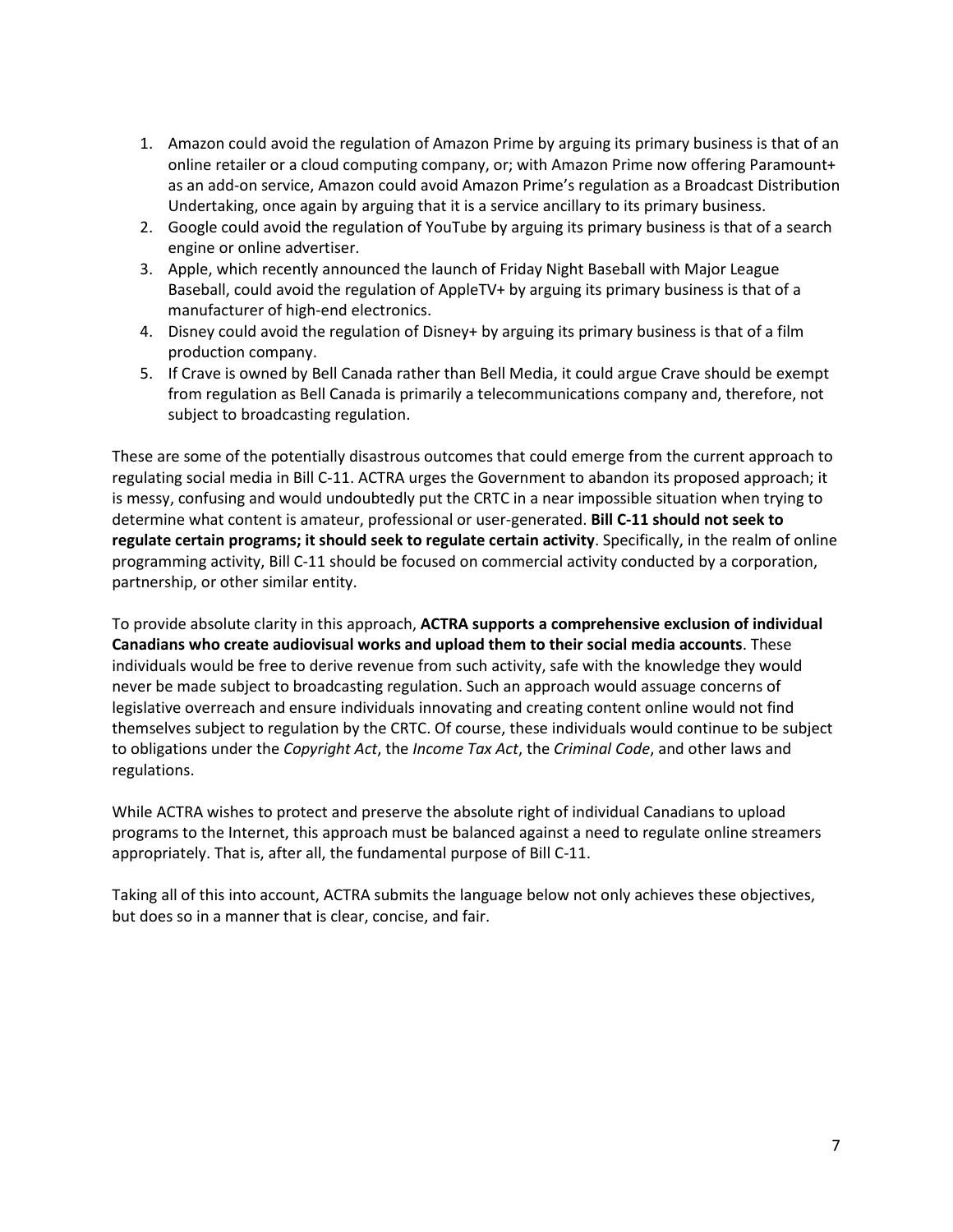## **ACTRA Proposed Changes 3**

(2.1) A **person acting in an individual capacity** who uses a social media service to upload programs for transmission over the Internet and reception by other users of the service does not, by the fact of that use, carry on a broadcasting undertaking for the purposes of this Act. This exemption shall not apply to any person who is the provider of the service, or an affiliate, agent or mandatary of the provider, or is doing so on behalf of a broadcasting undertaking.

(2.3) A person does not carry on an online undertaking for the purposes of this Act in respect of a transmission of programs over the Internet

(a) that is ancillary to a business not primarily engaged in the transmission of programs to the public and that is intended to provide clients with information or services directly related to that business; (renumber remaining)

## **Programs on social media service**

- 4.1 (NEW) Except as provided in 2.1 and 2.3, this Act applies in respect of a program that is uploaded to an online undertaking that provides a social media service by a user of the service for transmission over the Internet and reception by other users of the service.
- 4.2 For the purposes of paragraph 4.1, the Commission may make regulations respecting such programs taking into account the following matters:
	- (a) the extent to which such a program directly or indirectly generates revenues;
	- (b) the fact that such a program has been broadcast, in whole or in part, by a broadcasting undertaking that
		- (i) is required to be carried on under a licence, or
		- (ii) is required to be registered with the Commission but does not provide a social media service; and
	- (c) the fact that such a program has been assigned a unique identifier under an international **registration** system.

This approach avoids the confusing 'exceptions to an exception' approach presently contained in Bill C-11 and, instead, lays out clear exemptions to the application of the *Online Streaming Act* to social media platforms for individuals and others. For those (other than individuals) engaged in commercial ventures on social media platforms, the possibility of regulation remains at the discretion of the CRTC depending on the nature of the broadcasting activity in question. In this respect, ACTRA also strongly supports a minimum revenue threshold that must be met prior to CRTC regulation. With respect to minimum revenue thresholds, ACTRA has not proposed specific language as the CRTC could create such a threshold using the powers provided in Bill C-11.

# **ENSURING CANADIAN OWNERSHIP**

Canadian ownership of our broadcasting system remains as essential today as it was in the 1930s when radio first came to Canada. Canadian ownership is fundamental because: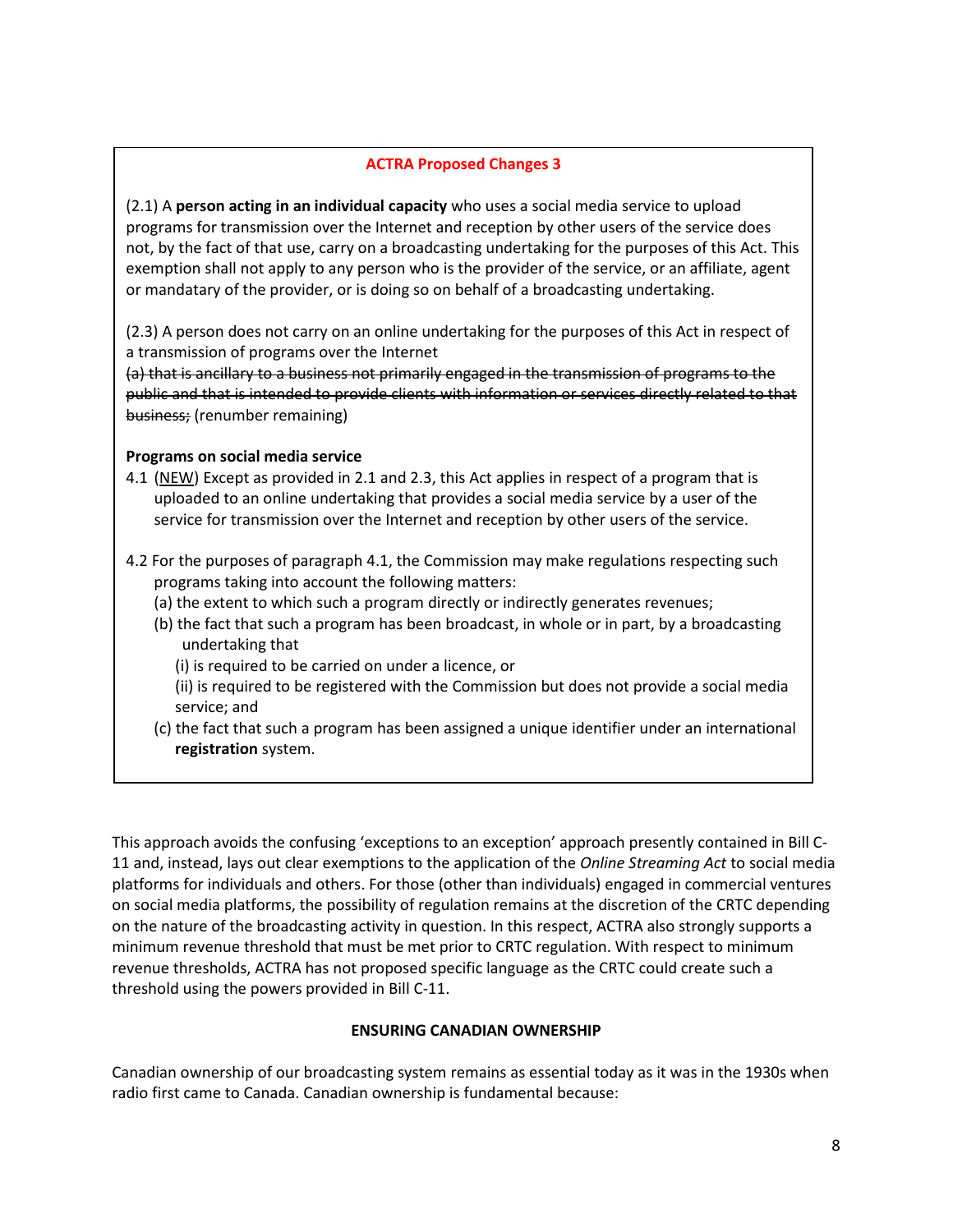- a) Canadians are more likely to create Canadian programs, music, and other content; and
- b) It is far easier to establish standards and impose regulations on Canadian services than foreign ones. This is especially the case as bi- and multi-lateral trade and investment agreements entered into by Canada over the past 40 years have given extensive rights to foreign investors.

Section 3(1)(a) of the 1991 *Broadcasting Act* was clear: "the Canadian broadcasting system shall be effectively owned and controlled by Canadians." This was seen by some as preventing the CRTC from regulating foreign online streamers, since only Canadian-owned services could be licensed. Bill C-11 attempts to resolve this uncertainty with the language: "the Canadian broadcasting system shall, with the exception of foreign broadcasting undertakings providing programming to Canadians, be effectively owned and controlled by Canadians."

Foreign ownership in broadcasting continues to be restricted by Investment Canada rules and a Cabinet Directive to the CRTC. These rules, however, could be changed relatively easily by any government and there is no assurance of robust public debate and discussion before a decision is made.

This proposed language would allow, in theory, *any* foreign broadcasting undertaking "providing programming" to enter the Canadian market – including Comcast, Charter Communications, AT&T and the Dish Network. Given there is no definition of "providing programming," it is conceivable that American-based cable and satellite operators could leverage the ambiguous new language to enter the Canadian market by arguing their distribution networks 'provide programming' to Canadians. This would cause chaos in the Canadian distribution market and likely challenge the business models of small independent broadcasting distribution undertakings (BDUs), and Canadian satellite operators. Furthermore, an unintended consequence of this new language is that it may encourage Canadian media companies or BDUs to sell to American companies looking for entry to the Canadian market. In effect, the ambiguity of this objective could encourage the entry of non-Canadian companies into the Canadian broadcasting distribution system.

Thus, ACTRA proposes new language below which we believe would strengthen the Canadian-ownership principle in the *Act*.

ACTRA is adamant that Canadian ownership and control of Canada's broadcasting system must be maintained. This was essential in the 1930s, is essential today and will remain essential in the coming decades. We are aware many other groups share these concerns and some will propose amendments. ACTRA will support whatever amendment will be the best to ensure i) continuing Canadian ownership and control; ii) appropriate regulation of foreign services that provide programming to Canadians through the Internet; iii) other foreign media companies are not permitted to establish in Canada; and iv) foreign enterprises cannot acquire Canadian media companies.